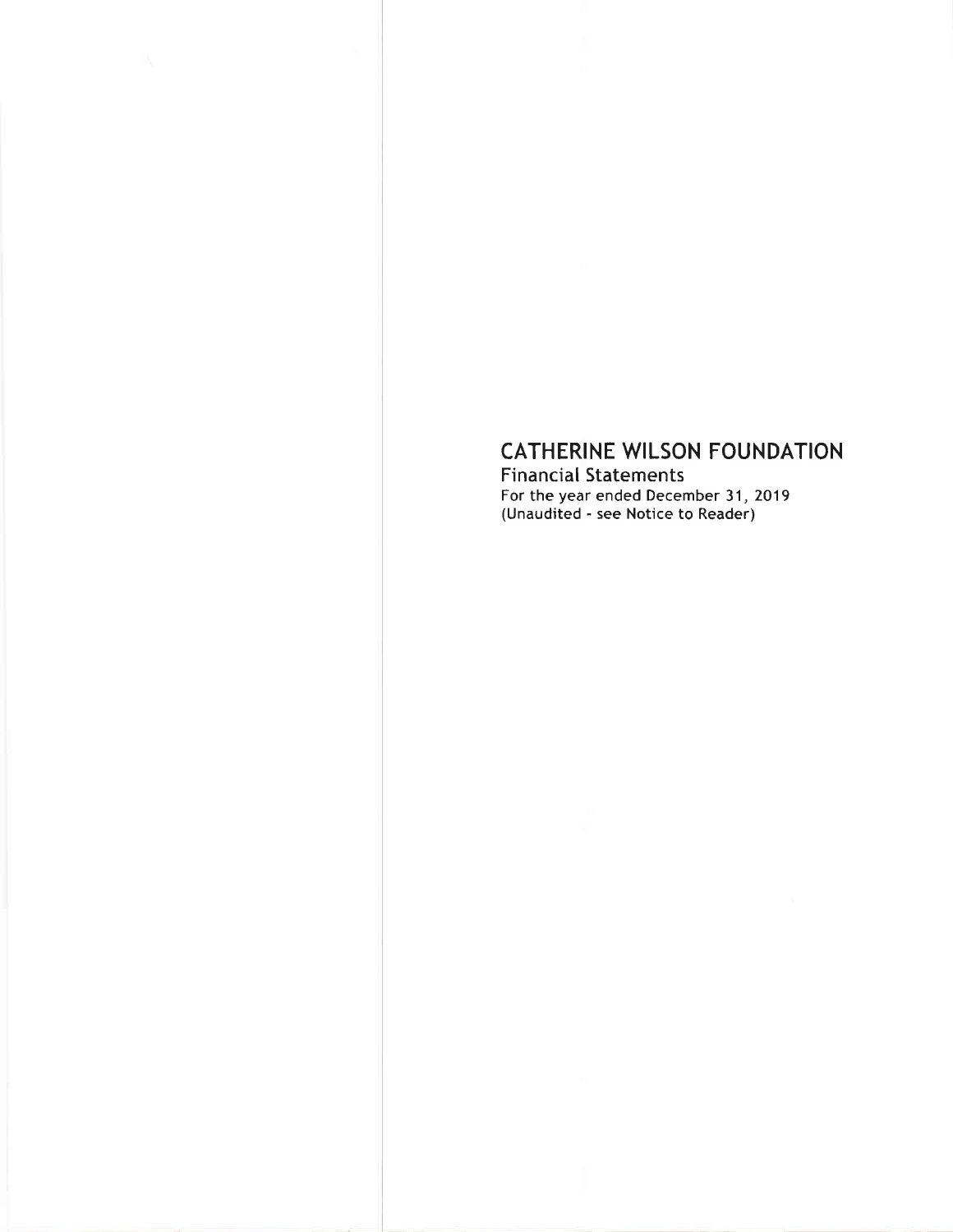#### CATHERINE WILSON FOU DATION Financial Statements

For the year ended 31, 2019 (Unaudited - see Notice to Reader)

|                                                         | Contents |
|---------------------------------------------------------|----------|
| <b>Notice to Reader</b>                                 |          |
| <b>Financial Statements</b>                             |          |
| <b>Balance Sheet</b>                                    |          |
| Statement of Financial Activities and Foundation Equity |          |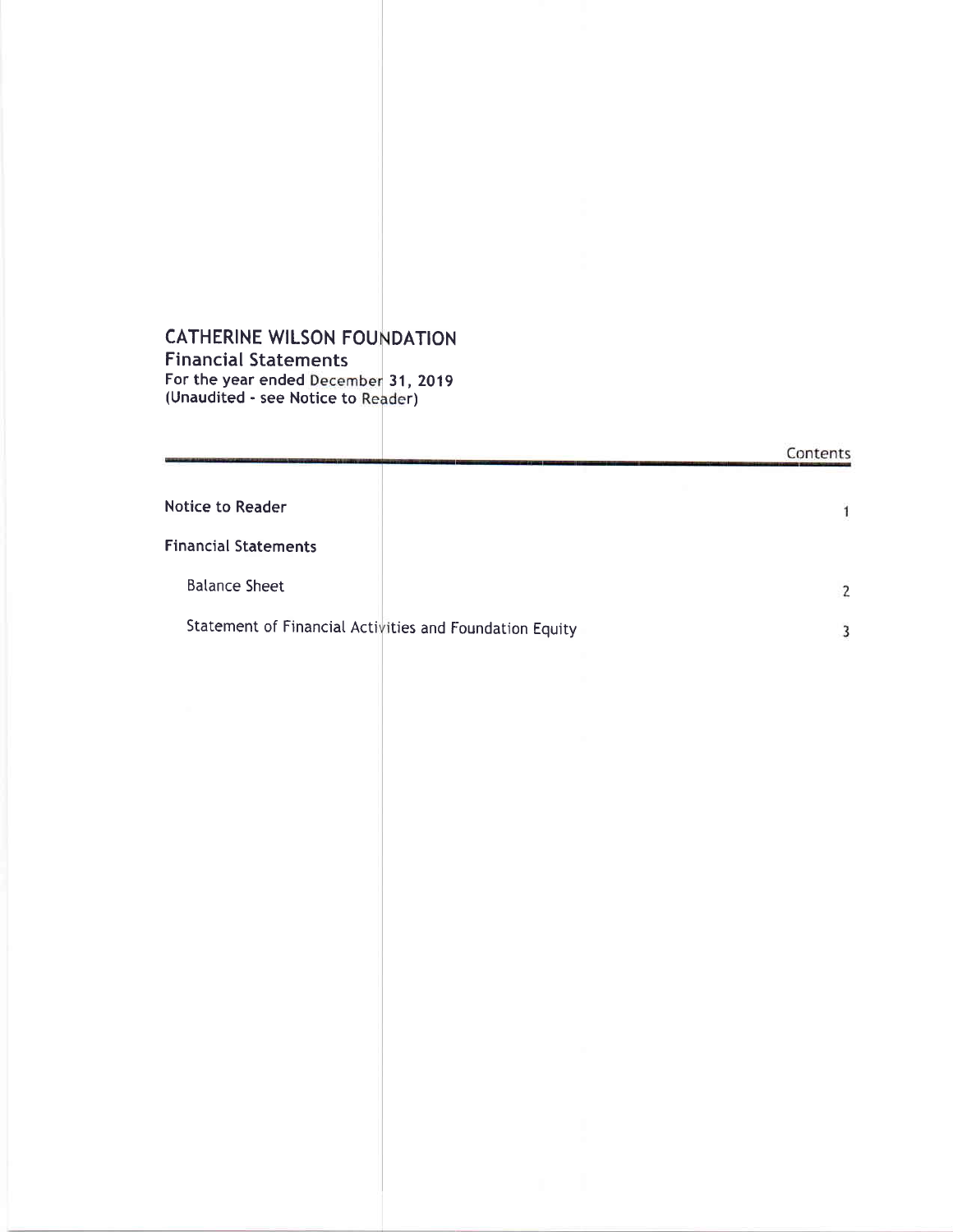

Tel: (519)336-9900 BDO Canada LLP<br>Fax: (519)332-4828 Kenwick Place, 2 www.bdo.ca

Kenwick Place, 250 Christina Street North<br>P O Box 730 Sarnia, Ontario N7T 7J7

### Notice to Reader

On the basis of information provided by the trustees, we have compiled the balance sheet of Catherine Wilson Foundation as at December 31, 2019 and the statement of financial activities and foundation equity for the year then ended.

We have not performed an audit or a review engagement in respect of these financial statements and, accordingly, we express no assurance thereon.

Readers are cautioned that these statements may not be appropriate for their purposes.

BDO Canada LLP

Chartered Professional Accountants, Licensed Public Accountants

Sarnia, Ontario June 18, 2020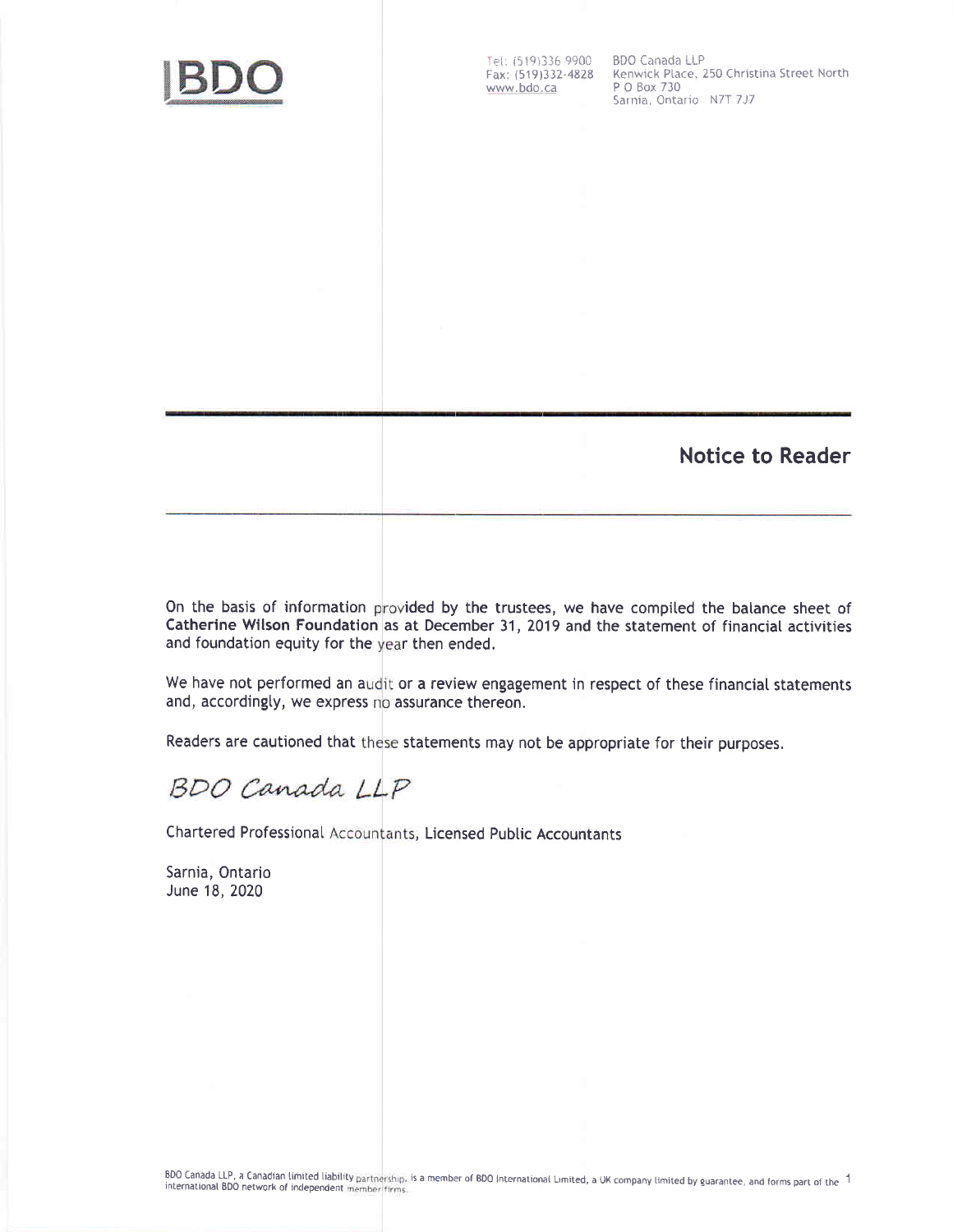## CATHERINE WILSON FOUNDATION Balance Sheet (Unaudited - See Notice to Reader)

| As at December 31,                    | 2019<br>2018                                    |
|---------------------------------------|-------------------------------------------------|
| <b>ASSETS</b>                         |                                                 |
| Cash in bank<br>Portfolio investments | $13,595$ \$<br>13,347<br>2,398,695<br>2,496,981 |
|                                       | $$2,412,290$ $$2,510,328$                       |
| <b>FOUNDATION EQUITY</b>              | $$2,412,290$ $$2,510,328$                       |
|                                       |                                                 |